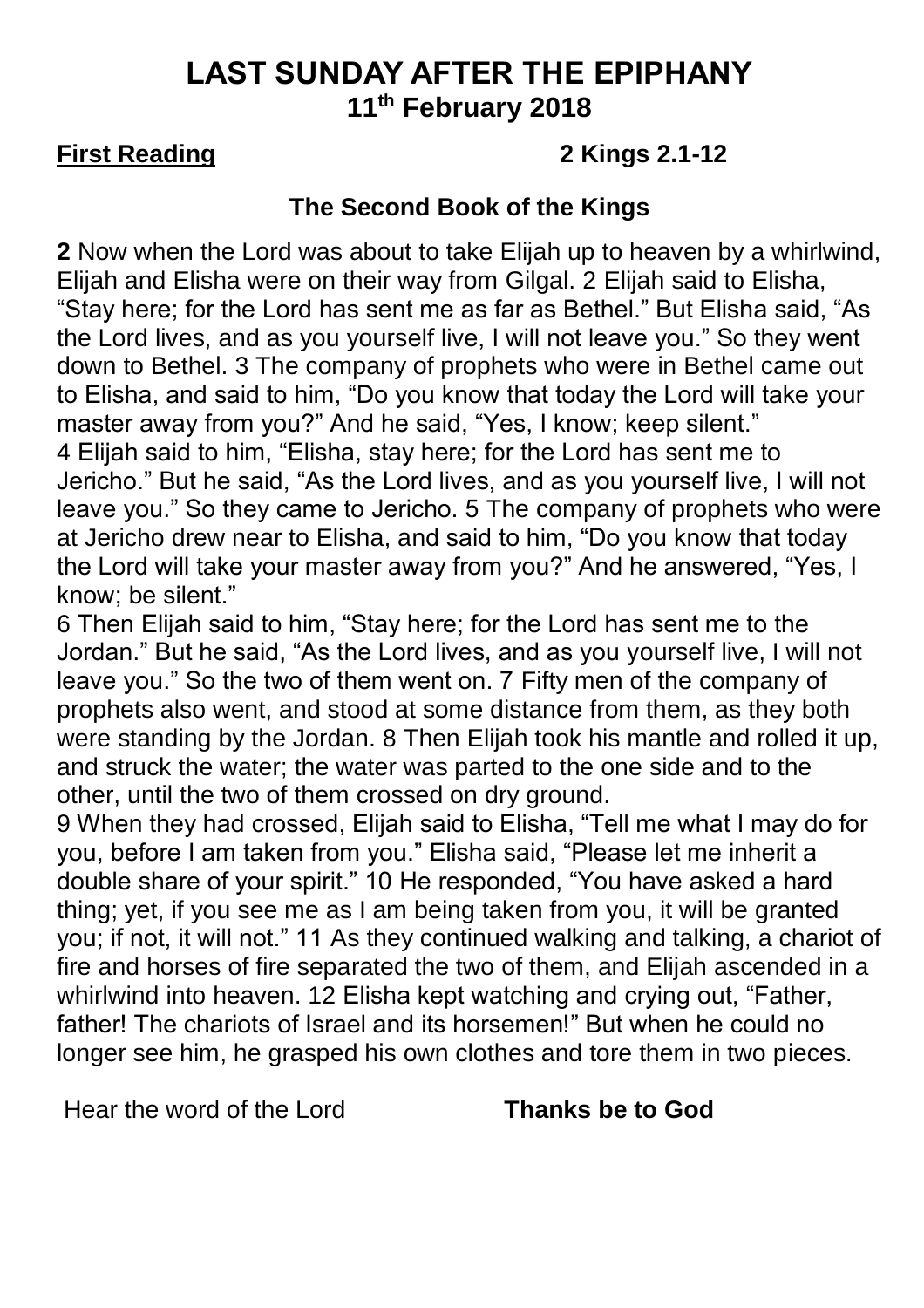## **Psalm: 50.1-6**

- 1 The mighty one, God the Lord: speaks and summons the earth from the rising of the sun to its setting.
- 2 Out of Zion, the perfection of beauty: God shines forth.
- 3 Our God comes and does not keep silence: before him is a devouring fire, and a mighty tempest all around him.
- 4 He calls to the heavens above and to the earth: that he may judge his people:
- 5 "Gather to me my faithful ones: who made a covenant with me by sacrifice!"
- 6 The heavens declare his righteousness: for God himself is judge.

# **Second Reading 2 Corinthians 4.3-6**

### **A reading from the Second Letter of Paul to the Corinthians**

<sup>3</sup> And even if our gospel is veiled, it is veiled to those who are perishing. <sup>4</sup> In their case the god of this world has blinded the minds of the unbelievers, to keep them from seeing the light of the gospel of the glory of Christ, who is the image of God. <sup>5</sup> For we do not proclaim ourselves; we proclaim Jesus Christ as Lord and ourselves as your slaves for Jesus' sake. <sup>6</sup> For it is the God who said, "Let light shine out of darkness," who has shone in our hearts to give the light of the knowledge of the glory of God in the face of Jesus Christ.

Hear the word of the Lord. **Thanks be to God**

### **Supplementary Readings**

2 Kings 5.15-16, 20-27 Psalm 29 1 John 3.15-24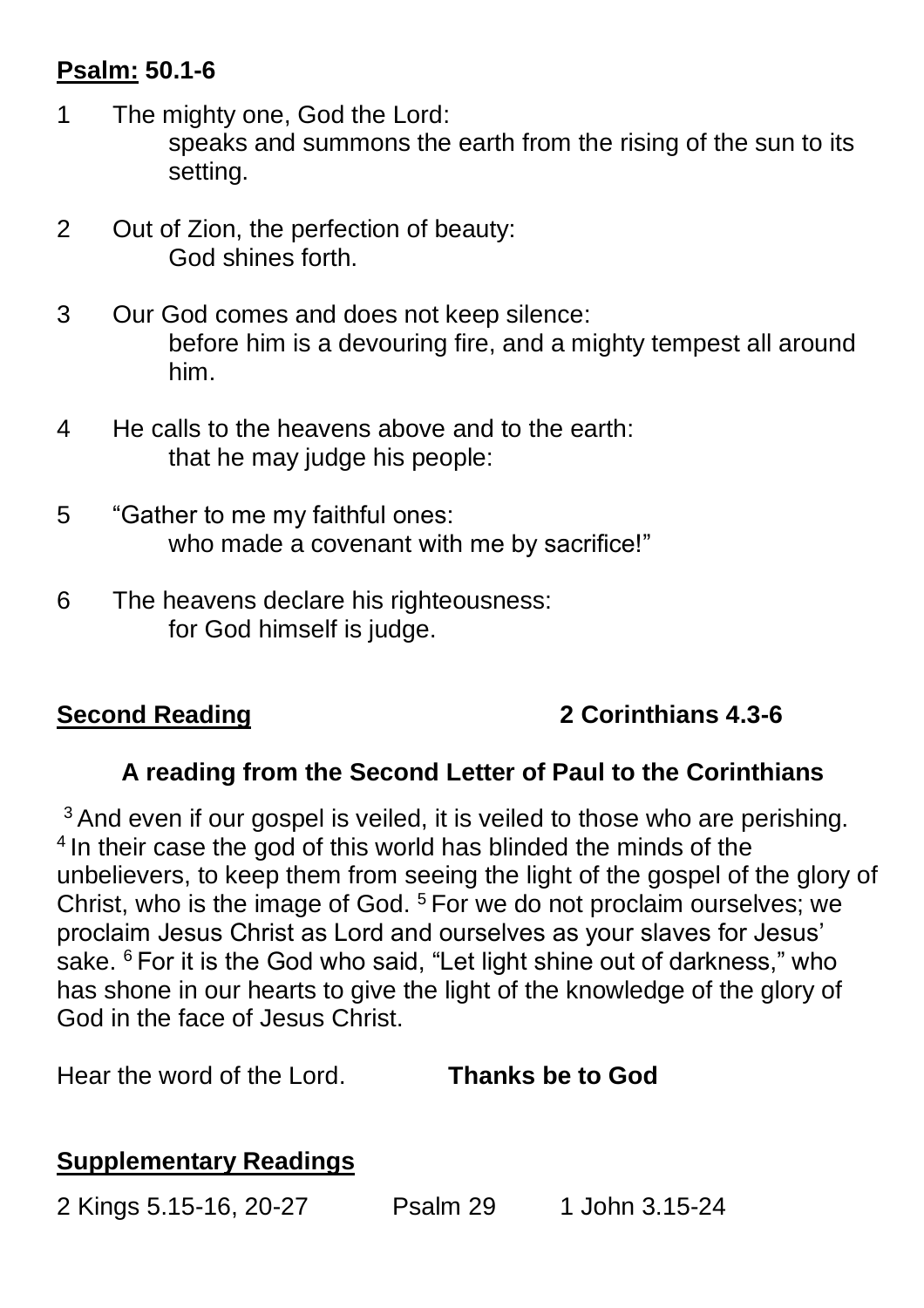The Gospel of our Lord Jesus Christ according to Mark **Glory to you Lord Jesus Christ.**

<sup>2</sup> Six days later, Jesus took with him Peter and James and John, and led them up a high mountain apart, by themselves. And he was transfigured before them, <sup>3</sup> and his clothes became dazzling white, such as no one on earth could bleach them. <sup>4</sup> And there appeared to them Elijah with Moses, who were talking with Jesus.<sup>5</sup> Then Peter said to Jesus, "Rabbi, it is good for us to be here; let us make three dwellings, one for you, one for Moses, and one for Elijah." <sup>6</sup> He did not know what to say, for they were terrified.  $7$  Then a cloud overshadowed them, and from the cloud there came a voice, "This is my Son, the Beloved; listen to him!" <sup>8</sup> Suddenly when they looked around, they saw no one with them any more, but only Jesus.

The Gospel of the Lord

# **Praise to you Lord Jesus Christ.**

### **Sentence**

OR

A great prophet has arisen among us! God has visited his people!

Luke 7.16

Sing praises to the Lord, O you faithful ones! Give thanks to God's holy name!

Psalm 30.4

# **Prayer of the day**

Everlasting God, your Son, Jesus Christ, healed the lepers and brought good news to the despised and outcast: grant us your gifts of compassion and self-control, that in serving others in their need we may strive for the imperishable wreath that you bestow on all who truly love you; through Jesus Christ our Lord, who lives and reigns with you and the Holy Spirit, one God, now and for ever **Amen.**

# **Prayer Response**

Lord, we come to you. **You alone can make us whole.**